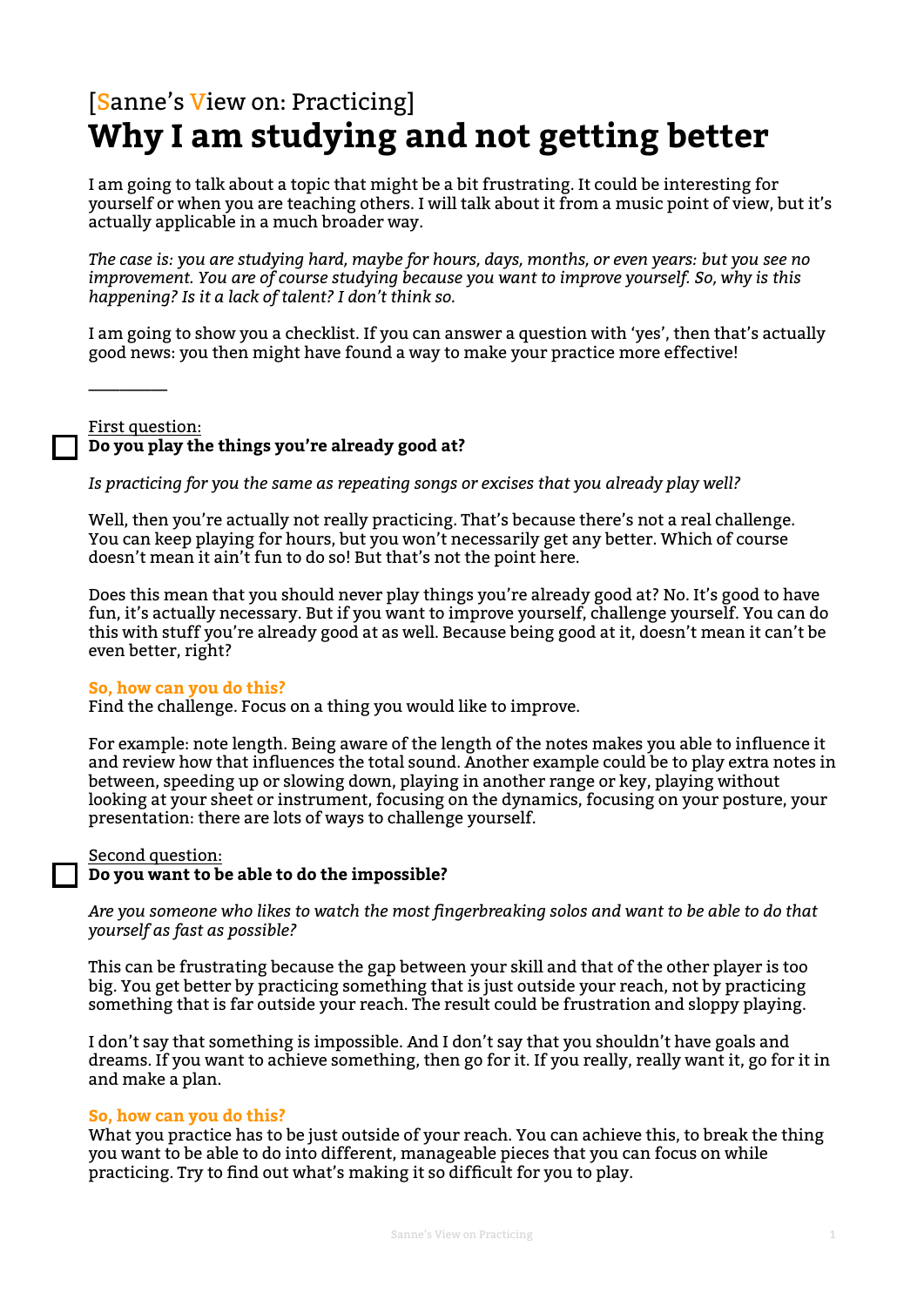Is it the speed, for example? Then slow down. Not so much that it's easy to play: choose the tempo that is almost reachable and try to make it. Is it the technique? Then look at it closely. What are the difficult aspects? Practice those. Is it a combination of different aspects? Then break it up by looking at the aspects one by one and then try to combine it.



*Figure 1.* Reduce the gap between your skill and the desired skill.

#### **What can you expect?**

Of course it will take time, but probably less then just start practising head over heals. It will also get you a more steady result, because you will know the aspects that you are playing. When those aspects come along in another song, you've already focussed on them. You will also be able to spot it more easy: you make the seemingly impossible more manageable. And in this way, you will most likely see improvement along the way. That's motivating of course. Actually it could have another advantage: it could turn out that it was less hard than it seemed in the first place!

#### Third question:

#### **Are you on repeat?**

*For instance: are you practicing a particular technique by repeating an exercise over and over?* 

Then this exercise will probably go fine, but when you want to apply it in a song it could be that the technique you just 'learned' seems completely gone. That's because you haven't practiced the technique in the context where it's meant to be: playing a song.

It's important that the things you learn - whether it's technique, music theory, sound, timing, and so on - becomes robust. That means that you still master it when the situation, which could be the song, the tempo, the hall's acoustics, an improvisation, your nerves, changes. Because that's where you practice for: to be able to perform it in the real situation.

Does it mean you should never repeat something? To repeat something is important, right? We can't know things just by doing it once.

#### **So, how can you do this?**

Use the concept of: 'repeating without repetition'. When you are playing a certain exercise, make up similar exercises. In this way you do repeat, but also bring variation to it. Variation makes you able to use the concept in different ways. In this way you practice different possibilities that could also happen when you apply it in the real situation.

An even better way to do it is to try to practice everything in an application context. The more the practice looks like the real situation, the better it is.

So, when we look at technique exercises: try to apply it in songs. When you are learning scales: apply them in songs. When you are learning to improvise: you guess it, use songs!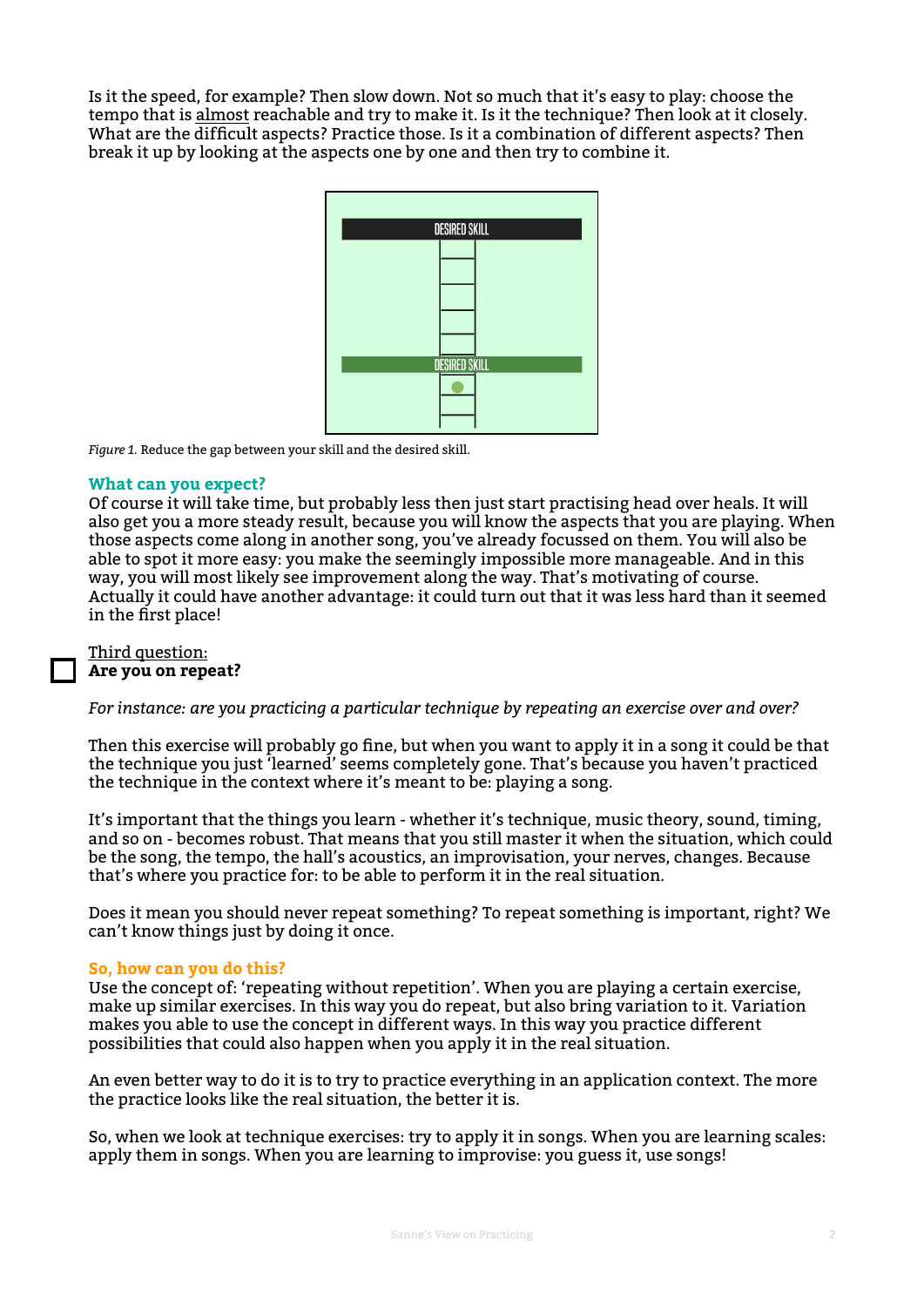

*Figure 2.* Put the exercise in the context.

You will also remember it more easily. When people forget something, it's because they haven't applied it. And that's very logical: why would you remember something that you don't use? So, practising in context is a win-win.

Fourth question: **Does time equal practice for you?** 

*Are you spending an incredible amount of time on playing your instrument?*

That of course isn't a bad thing. But does it necessary lead to improvement? No.

We've already seen that playing something fun [question **one**] or repeating something a lot [three] isn't necessarily effective. What's different in this question? It's about having a goal. In the first question, having fun is the goal. In the third question, the exercise is the goal. In this question, time is the goal. The thought is that spending a lot of time should equal improvement. And that's were we go wrong.

You can't improve much if you do not know what you want to improve. It's actually that simple. If you just play around, playing a bit of this, taking up some random exercises, it's not very effective. You won't reach the improvement that you want.

|  | <b>IMPROVEMENT</b> |  |
|--|--------------------|--|
|  |                    |  |
|  |                    |  |
|  |                    |  |
|  |                    |  |

*Figure 3.* Playing randomly doesn't lead to much improvement.

It might give you a good feeling, a feeling of hard work. But time spent doesn't equal the intensity of work. It's actually even better to spend less time, but really focussed. And you probably can't even spend much time exercising when you're very focussed on a task, because it's exhausting to do.

So, the next time you say: "I have practiced eight hours a day", start thinking: what have I actually practiced in that time? Have I actually practiced, or have I've been playing around?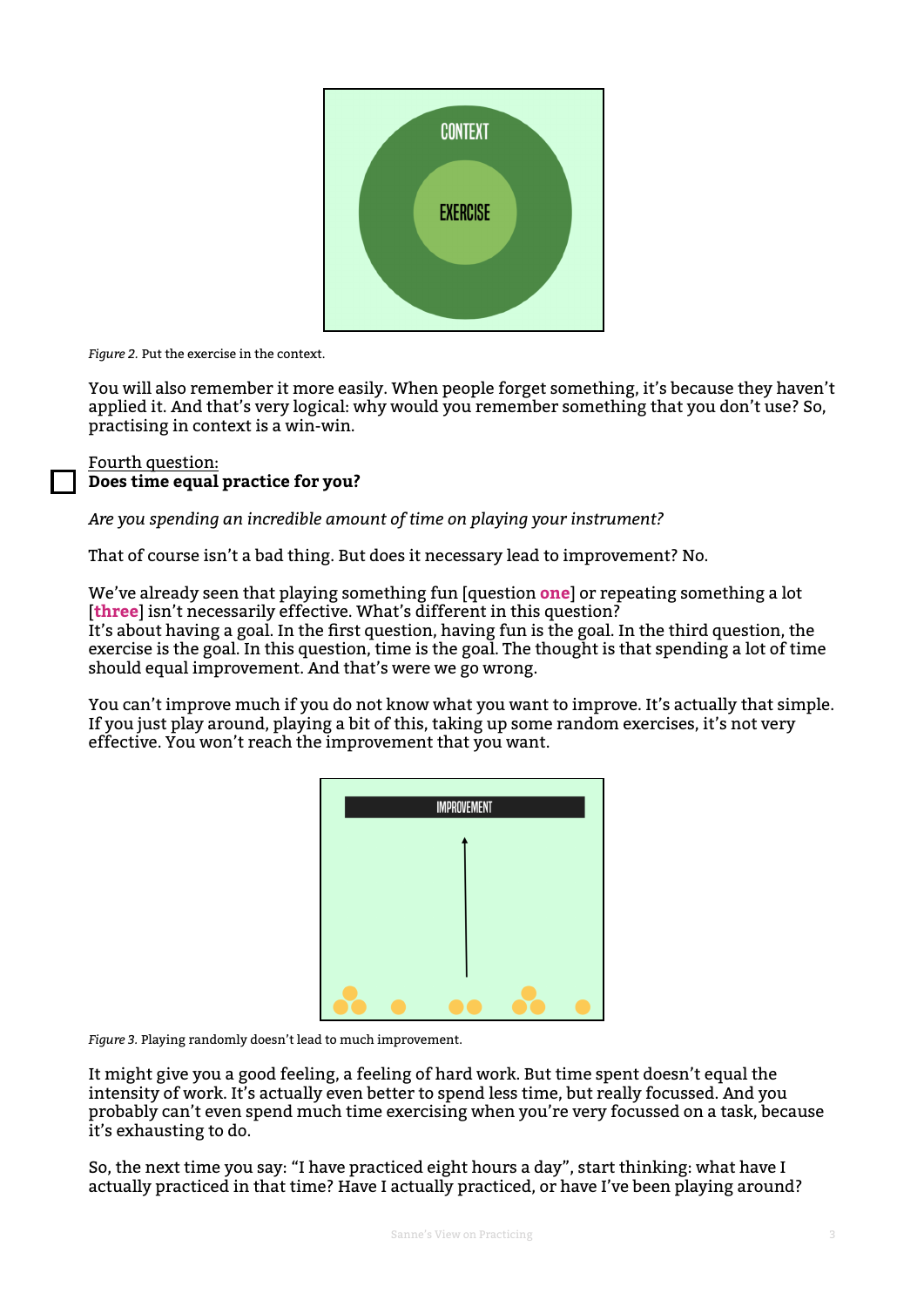#### **So, what can you do?**

Practice with a goal in mind. What do you want to learn? What do you want to improve? And then think about how you want to do this. If this leaves you with the impossible, go back to question **two**.

#### Fifth question: **Do you give up easily?**

### Do you recognise yourself in the following situation:

*You are practicing something that's quite difficult. You are not looking forward to do it. You are making a lot of mistakes and it ain't much fun to do. Or you just don't see the point of it. Actually, you are already avoiding to do it for a couple of days. Your motivation drops and you are looking for something more satisfying to do and start doing that instead of your initial practice. You make up excuses to not do it. You might eventually forget about it or your teacher just let's it go after trying to get you to do it for weeks.* 



*Figure 4.* When the exercise is difficult, you make a lot of mistakes (or think you will), is no fun and you don't see the point of it, you want to do something else or just don't do it all.

I don't have to tell you that this isn't a very effective practice routine and it will slow down your progress. And although playing something satisfying was probably fun, you may look back at your practice without feeling good about it. Take a closer look: it actually leads you to question **one**.

# **So, how can you improve this situation?**

Since it's clear that the current exercise doesn't motivate you, I don't think you should try to keep up with it in it's current state. You won't have more motivation for it suddenly.

Let's see why it is not motivating to practice.

The first thing that will probably bother you a lot will be the high rate of mistakes that you are making or think you will going to make. It might be a case of what I've mentioned in question **two**. So what you can do is try to lessen the mistakes. Find out what's causing the mistakes and then break it up in manageable pieces.

When you don't see the point in practising something, then the goal is missing of just isn't clear. It leads us to question **four**. Try to see the bigger picture: why could practising this be useful? If it's your teacher who gave you the assignment, just ask him or her. If the goal of the practice seems far out of reach, go to question **two** and see how this exercise fits the goal in breaking this goal into manageable pieces.

You can also make it more fun, by putting your exercise more in the context. That's actually what I've been talking about in question **three**. So: make music with it. Make it something you can instantly use in the music you play. It's not only more fun, it's also more useful this way.